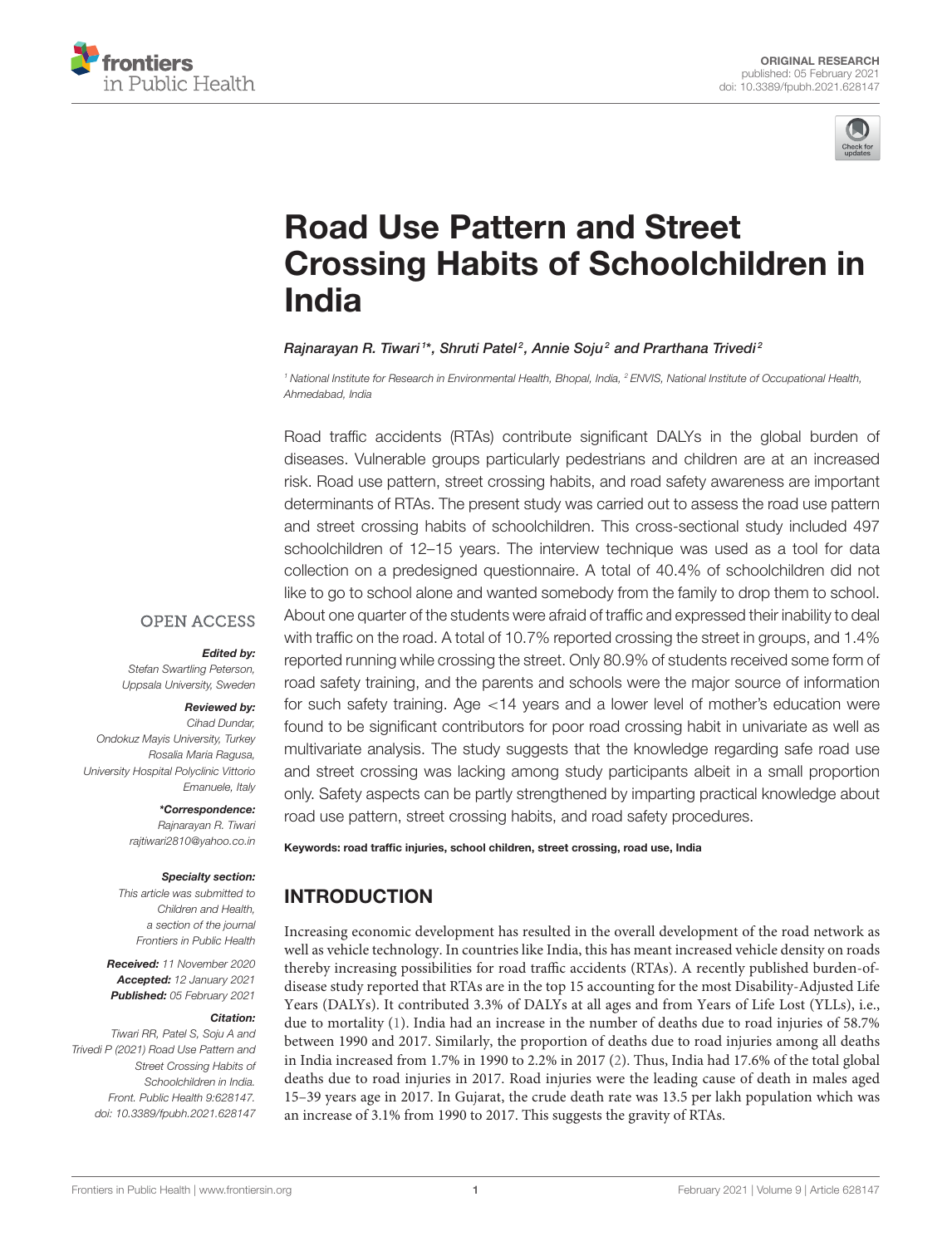Further, non-fatal RTAs have other consequences such as physical, psychological, everyday life, and financial consequences. The physical consequences of RTAs can be in the form of temporary or permanent disability that will not only hamper daily activities. In a study, it was found that even minor and moderate injuries had detrimental longterm health consequences. The psychological consequences include travel anxiety and posttraumatic stress disorders, which sometimes force life alteration [\(3\)](#page-5-2). For children, it is reported that psychological consequence was associated with disability, especially for travel [\(4\)](#page-5-3). The costs of fatality and injuries due to RTAs have a tremendous impact on social well-being and socioeconomic development endeavors [\(5\)](#page-5-4).

Vulnerable road users such as pedestrians, cyclists, and children are common victims of RTAs. Pedestrian deaths accounted for 35.1% of all deaths due to road injuries in India in 2017 [\(2\)](#page-5-1). One of the important factors for the occurrence of RTA is the road use pattern and behavior of children. Schoolchildren can either be escorted to school by parents or elders or may be allowed to go alone to school. Escorting them to school means a lot of household travel as the peak traffic density coincides with the beginning and end of the school day [\(6\)](#page-5-5). If they are allowed to go alone, the high level of risk behaviors such as waiting in the street as opposed to on the sidewalk before crossing, noncompliance with traffic lights, crossing outside the crosswalk, or distraction during the different stages of street crossing is worrisome [\(7\)](#page-5-6). These risky behaviors can be curbed through educational measures to teach proper road use patterns and the right way to cross the street habits particularly in this vulnerable group. The present study was carried out in Ahmedabad which is a mega city in the western state of Gujarat in India. It has an area of 466 square kilometers with a population of 5.5 million. It has grown in the form of circular rings around the walled city area with a total asphalted road network length of 2,399 km. Only 40% of the total road network has sidewalks, while for the remaining no sidewalks are present. Though the maximum speed limit within the city is 40 kmph, the peak hour speed is 25 kmph. The city had 4.81 million vehicles in 2019 with an annual increment rate of 5–6%. In the year 2019, 1,371 RTAs were registered by city traffic police that claimed the lives of 423 individuals [\(8\)](#page-6-0). With this background, the present study is carried out among schoolchildren to understand their road use behavior, practice during street crossing, and knowledge regarding safety precautions to be taken while on the street.

## MATERIALS AND METHODS

The present cross-sectional study was carried out among schoolchildren in the age group of 12–15 years visiting the institute as part of their educational visit to the ENVIS Centre of National Institute of Occupational Health, Ahmedabad. Fifteen different schools from the nearby regions visited during the study period. These included six government-run schools and nine schools run by private trusts and partly aided by government. The schoolchildren visited the ENVIS Centre as per their educational program, and thus the participating children were random participants of the study. A total of 497, schoolchildren were enrolled in the study which comprised 254 boys and 243 girls. After gaining ethical clearance from the Institutional Ethics Committee and informed verbal assent from the students, the information was recorded on the predesigned questionnaire.

The questionnaire was developed after reviewing similar studies available in the literature. It consisted of three major sections. The first section was about the demographic information of the participants. The second section included the road use pattern of the participants such as perception of school distance from home, mode of reaching school, perception about the traffic and way of dealing with it, and knowledge about the health effects of noise. The third section included questions regarding street crossing habits and safety education such as perception of difficulty in crossing the road, place of crossing the road, risky way of crossing roads such as running while crossing or crossing in groups, and sources of receiving safety education, if received.

Responses to the questions were dichotomized and graded on a scale of "0" and "1" with "1" indicating a correct response and "0" being an incorrect response. The score for all the responses for each individual was summed up for road use pattern and street crossing habits taken together. The mean score was compared according to study variables age, sex, mother's education, and father's education. For comparing the mean score, the study variables were dichotomized into age  $\langle 14 \rangle$  ( $n = 379$ ) and  $\geq$  14 (*n* = 118) years, government (*n* = 104) or private (*n* = 389) schools, father's education into primary level or below  $(n = 114)$  and middle school or above  $(n = 383)$ , and mother's education into primary level or below ( $n = 231$ ) and middle school and above ( $n = 266$ ). There were eight questions regarding street crossing habits, and thus, a maximum of eight marks could be scored. Thus, assuming an arbitrary cutoff score of five, the scores obtained were categorized into low (scoring <5) and adequate (scoring  $\geq$ 5). The statistical analysis was carried out using SPSS 15.0 and included the calculation of percentages and proportions and the application of test of significance such as chi-square. For multivariate analysis, age  $\geq$  14 years, male gender, higher parent's education, and private school were considered as reference categories.

### RESULTS

The present study included 497 students from primary and middle schools. A total of 51.1% of students were boys while only 48.9% were girls. The mean age of boys was  $13.5 \pm 1.2$  years while that for girls was  $13.7 \pm 1.1$  years. This difference was statistically non-significant ( $t = 3.28$ ; df = 1;  $p = 0.07$ ). Using the modified Kuppuswamy scale [\(9\)](#page-6-1), which takes into account the occupation and education of the head of the family and per capita income, it was found that the majority of the students belonged to lower middle socio-economic strata.

The age-wise and gender-wise distribution of road use perception and pattern of the schoolchildren is shown in **[Table 1](#page-2-0)**. A total of 220 (44.3%) students felt that their school was far from their home. It was found that the perception that school was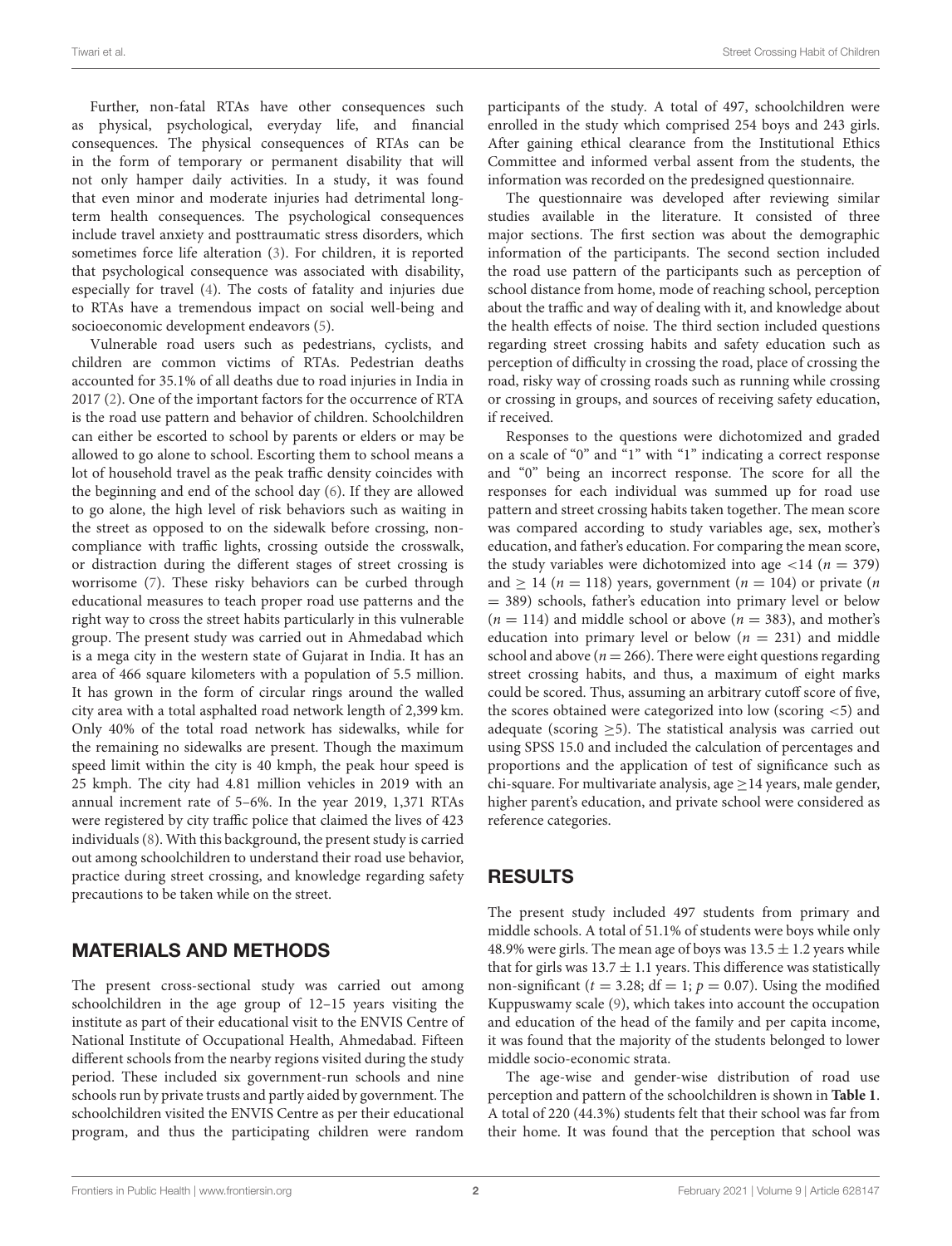<span id="page-2-0"></span>TABLE 1 | Age group-wise and gender-wise distribution of road use perception and pattern of schoolchildren.

| Characteristic                                                                              |                                                           | Age group (in years) ( $N = 497$ )                    |                                 |                                                        | Gender ( $N = 497$ )                                     |                                 |  |
|---------------------------------------------------------------------------------------------|-----------------------------------------------------------|-------------------------------------------------------|---------------------------------|--------------------------------------------------------|----------------------------------------------------------|---------------------------------|--|
|                                                                                             | <14<br>$n = 379$                                          | >14<br>$n = 118$                                      | p-Value                         | <b>Males</b><br>$n = 254$                              | <b>Females</b><br>$n = 243$                              | p-Value                         |  |
| Feels that school is at distance                                                            |                                                           |                                                       |                                 |                                                        |                                                          |                                 |  |
| Yes<br>No                                                                                   | 162 (42.7)<br>217(57.3)                                   | 58 (49.2)<br>60 (50.8)                                | $x^2 = 1.5$<br>$p = 0.24$       | 107(42.1)<br>147 (57.9)                                | 113(46.5)<br>130(53.5)                                   | $\chi^2 = 0.9$<br>$p = 0.37$    |  |
| Means of reaching school                                                                    |                                                           |                                                       |                                 |                                                        |                                                          |                                 |  |
| On my own<br>By bus/van<br>With parent in car<br>With parent on foot<br>With others on foot | 224 (59.1)<br>77 (20.3)<br>29(7.6)<br>9(2.4)<br>40 (10.6) | 72 (61.0)<br>27 (22.9)<br>8(6.8)<br>3(92.5)<br>8(6.8) | $\chi^2 = 0.13$<br>$p = 0.71$   | 166 (65.4)<br>54 (21.3)<br>9(3.5)<br>7(2.8)<br>18(7.1) | 130 (53.5)<br>50(20.6)<br>28(11.5)<br>5(2.1)<br>30(12.3) | $\chi^2 = 7.24$<br>$p = 0.007$  |  |
| If own, means <sup>#</sup>                                                                  |                                                           |                                                       |                                 |                                                        |                                                          |                                 |  |
| On foot<br>By bicycle<br>By two wheeler                                                     | 191 (85.2)<br>28 (12.5)<br>5(2.2)                         | 66 (91.7)<br>6(8.3)                                   | $x^2 = 2.9$<br>$p = 0.41$       | 139 (54.7)<br>23(9.1)<br>4(1.6)                        | 118 (48.6)<br>11(4.5)<br>1(0.4)                          | $\chi^2 = 10.6$<br>$p = 0.014*$ |  |
| Like to go to school on own                                                                 |                                                           |                                                       |                                 |                                                        |                                                          |                                 |  |
| Yes<br>No                                                                                   | 224(59.1)<br>155 (40.9)                                   | 72 (61.0)<br>46 (39.0)                                | $\chi^2 = 68.5$<br>$p = 0.00^*$ | 166 (65.4)<br>88 (34.6)                                | 130 (53.5)<br>113 (46.5)                                 | $x^2 = 7.2$<br>$p = 0.007*$     |  |
| Afraid of traffic                                                                           |                                                           |                                                       |                                 |                                                        |                                                          |                                 |  |
| Yes<br><b>No</b>                                                                            | 107 (28.2)<br>272 (71.8)                                  | 22 (18.4)<br>96(81.6)                                 | $x^2 = 4.3$<br>$p = 0.04*$      | 60 (23.6)<br>194 (76.4)                                | 69 (28.4)<br>174 (71.6)                                  | $x^2 = 1.5$<br>$p = 0.26$       |  |
| Deal with traffic movement on own                                                           |                                                           |                                                       |                                 |                                                        |                                                          |                                 |  |
| Yes<br>No                                                                                   | 299 (78.9)<br>80(21.1)                                    | 108(91.5)<br>10(8.5)                                  | $x^2 = 9.7$<br>$p = 0.002^*$    | 208 (81.9)<br>46(18.1)                                 | 199 (81.9)<br>44(18.1)                                   | $x^2 = 0.9$<br>$p = 0.55$       |  |
| Feel vehicular noise is harmful                                                             |                                                           |                                                       |                                 |                                                        |                                                          |                                 |  |
| Yes<br>No                                                                                   | 332 (87.6)<br>47 (12.4)                                   | 108 (91.5)<br>10(8.5)                                 | $\chi^2 = 1.4$<br>$p = 0.32$    | 223 (87.8)<br>31(12.2)                                 | 217 (89.3)<br>26(10.7)                                   | $\chi^2 = 0.6$<br>$p = 0.67$    |  |
| Which harm is caused by<br>vehicular noise                                                  |                                                           |                                                       |                                 |                                                        |                                                          |                                 |  |
| Correct response<br>Incorrect response                                                      | 160 (42.2)<br>219(57.8)                                   | 43 (36.4)<br>75 (63.6)                                | $x^2 = 1.2$<br>$p = 0.29$       | 136 (53.5)<br>118 (46.5)                               | 158 (65.0)<br>85 (35.0)                                  | $x^2 = 6.8$<br>$p = 0.01*$      |  |

\**Statistically significant.*

# *includes only those reaching school on their own.*

at a distance did not vary significantly according to age groups  $(\chi^2 = 1.5, df = 1, p = 0.24)$  and gender  $(\chi^2 = 0.9, df = 1,$  $p = 0.37$ ). When asked about the way they reach their school, 59.6% mentioned that they would walk on their own. However, there were about 19.5% of students who were accompanied by their parents or neighbors. When the difference in proportion of those reaching school on their own was compared with those reaching school accompanied by others, it was found that the difference was statistically non-significant according to age ( $\chi^2$  $= 0.13$ , df  $= 1$ ,  $p = 0.71$ ) but a significantly larger number of girls were accompanied by others when compared to boys ( $\chi^2$  $= 7.2$ , df  $= 1$ ,  $p = 0.007$ ). Of those reaching school alone, a significantly greater number of boys were reaching school by cycling or on two-wheelers as compared to girls ( $\chi^2 = 10.6$ , df  $= 1, p = 0.014$ ). A total of 201 (40.4%) did not like to go to school alone and wanted somebody from the family to drop them to school. This included a greater number of those aged <14 years ( $\chi^2 = 68.5$ , df = 1,  $p = 0.00$ ) and girls ( $\chi^2 = 7.2$ , df = 1,  $p = 0.007$ ). About one quarter of the students were afraid of traffic and expressed their inability to deal with traffic on the road, and this included mostly those aged <14 years. Although 88.5% felt that vehicular noise is harmful to health, only 58.9% had correct knowledge of harm caused by noise. The correct responses included distraction, irritation, deafness, and effect on mental health. A significantly greater number of girls had correct knowledge about the harms of vehicular noise as compared to boys ( $\chi^2 = 6.8$ , df = 1,  $p = 0.01$ ).

The street crossing habits and its distribution according to age groups and gender are depicted in **[Table 2](#page-3-0)**. Only 112 (22.5%) responded that crossing the street is a difficult task. When this perception was further analyzed, it was found that the difference was statistically non-significant according to age group ( $\chi^2$  = 0.2, df = 1,  $p = 0.8$ ) as well as gender ( $\chi^2 = 0.7$ , df = 1,  $p = 0.8$ ). Although the majority (86.5%) looked for crossing places like zebra crossing or crosswalks for crossing the road, 67 (13.5%) schoolchildren preferred crossing from any spot on the road. This included a significantly greater number of those aged <14 years ( $\chi^2$  = 9.4, df = 1, p = 0.002) and boys ( $\chi^2$  =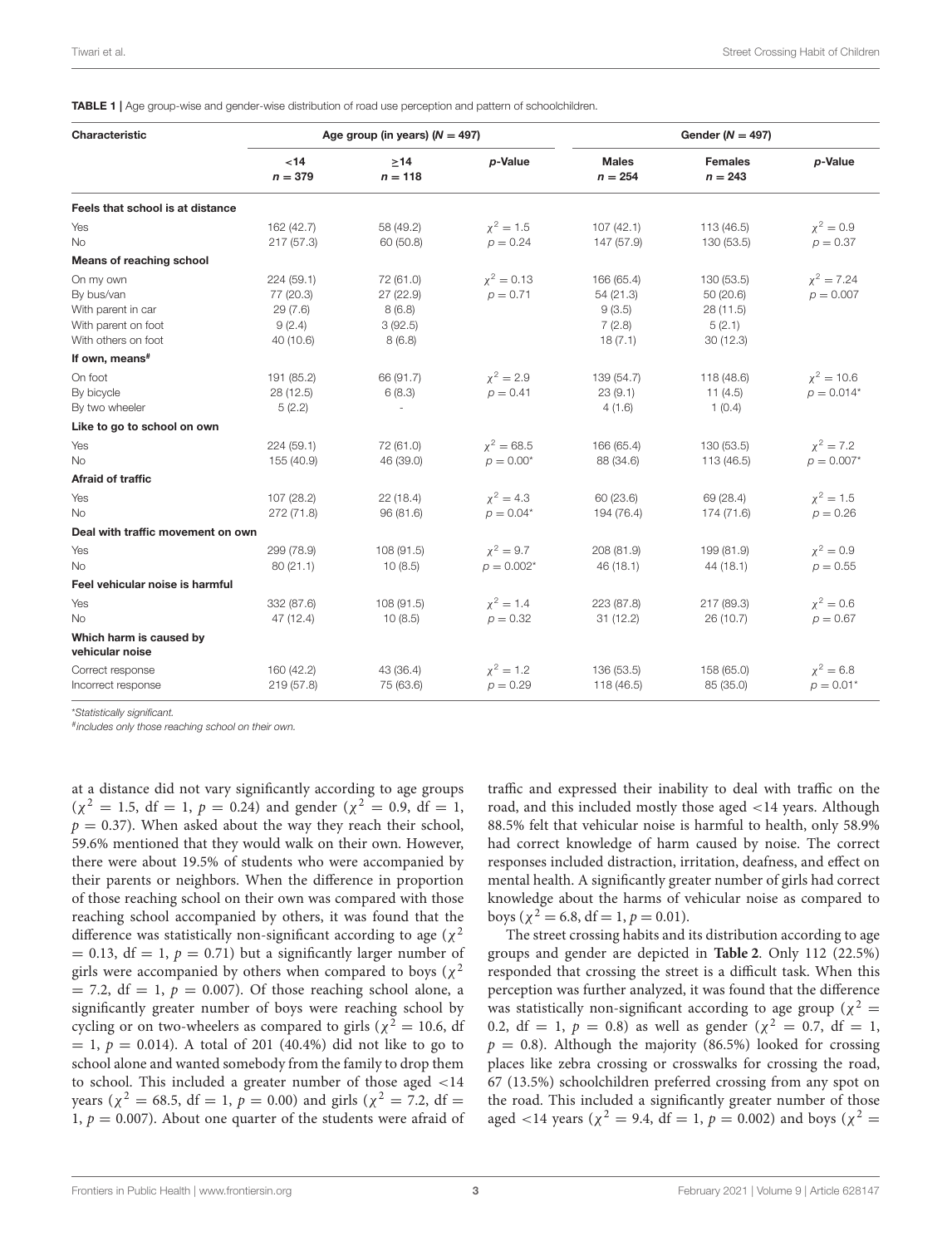<span id="page-3-0"></span>TABLE 2 | Age group-wise and gender-wise distribution of street crossing habits of schoolchildren.

| Characteristic                                                                                                                          | Age group (in years) $(N = 497)$                            |                                                          |                               | Gender ( $N = 497$ )                                       |                                                           |                                 |
|-----------------------------------------------------------------------------------------------------------------------------------------|-------------------------------------------------------------|----------------------------------------------------------|-------------------------------|------------------------------------------------------------|-----------------------------------------------------------|---------------------------------|
|                                                                                                                                         | ~14<br>$n = 379$                                            | >14<br>$n = 118$                                         | p-Value                       | <b>Males</b><br>$n = 254$                                  | <b>Females</b><br>$n = 243$                               | p-Value                         |
| Crossing the street is                                                                                                                  |                                                             |                                                          |                               |                                                            |                                                           |                                 |
| Easy<br>Difficult                                                                                                                       | 292 (77.0)<br>87 (23.0)                                     | 93 (78.8)<br>25(21.2)                                    | $x^2 = 0.2$<br>$p = 0.8$      | 198 (78.0)<br>56 (22.0)                                    | 187 (77.0)<br>56 (23.0)                                   | $\chi^2 = 0.7$<br>$p = 0.8$     |
| Look for crossing place before crossing                                                                                                 |                                                             |                                                          |                               |                                                            |                                                           |                                 |
| Yes<br>No                                                                                                                               | 318 (83.9)<br>61(16.1)                                      | 112 (94.9)<br>6(5.1)                                     | $x^2 = 9.4$<br>$p = 0.002^*$  | 206 (81.1)<br>48 (18.9)                                    | 224 (92.2)<br>19(7.8)                                     | $x^{2=13.1}$<br>$p = 0.00^*$    |
| Hold another person's hand while crossing                                                                                               |                                                             |                                                          |                               |                                                            |                                                           |                                 |
| Yes<br><b>No</b>                                                                                                                        | 167(44.1)<br>212 (55.9)                                     | 60 (50.8)<br>58 (49.2)                                   | $x^2 = 1.7$<br>$p = 0.21$     | 111(43.7)<br>143 (56.3)                                    | 116(47.7)<br>127 (52.3)                                   | $\chi^2 = 0.8$<br>$p = 0.37$    |
| Frequency of crossing the street on own                                                                                                 |                                                             |                                                          |                               |                                                            |                                                           |                                 |
| Always<br>Sometimes<br>Never                                                                                                            | 162 (42.7)<br>196 (51.7)<br>21(5.6)                         | 58 (49.2)<br>54 (45.7)<br>6(5.1)                         | $\chi^2 = 1.5$<br>$p = 0.5$   | 125 (49.2)<br>117(46.1)<br>12(4.7)                         | 95(39.1)<br>133 (54.7)<br>15(6.2)                         | $x^2 = 5.2$<br>$p = 0.07$       |
| Do while crossing the street                                                                                                            |                                                             |                                                          |                               |                                                            |                                                           |                                 |
| Look to cross<br>Make sure traffic is far enough away<br>Continue to look while crossing<br>Cross in a group with other children<br>Run | 92(24.3)<br>108 (28.5)<br>132 (34.8)<br>43 (11.3)<br>4(1.1) | 63 (53.4)<br>11(9.3)<br>31(26.3)<br>10(8.5)<br>3(2.5)    | $x^{2=108.9}$<br>$p = 0.00^*$ | 74 (29.2)<br>57 (22.4)<br>90 (35.4)<br>28 (11.0)<br>5(2.0) | 81 (33.4)<br>62 (25.5)<br>73 (30.0)<br>25(10.3)<br>2(0.8) | $x^2 = 24.4$<br>$p = 0.04*$     |
| Received traffic safety education                                                                                                       |                                                             |                                                          |                               |                                                            |                                                           |                                 |
| Yes<br>No                                                                                                                               | 314 (82.8)<br>65 (17.2)                                     | 107 (90.7)<br>11(9.3)                                    | $x^2 = 4.3$<br>$p = 0.04*$    | 200 (78.7)<br>54(21.3)                                     | 221 (90.9)<br>22(9.1)                                     | $\chi^2 = 14.3$<br>$p = 0.00^*$ |
| Source of traffic safety education <sup>\$#</sup>                                                                                       |                                                             |                                                          |                               |                                                            |                                                           |                                 |
| Parents<br>School<br><b>TV</b><br>Internet<br>Others                                                                                    | 102 (32.5)<br>180 (57.3)<br>36(11.5)<br>11(3.5)<br>21(6.7)  | 65 (60.7)<br>74 (69.2)<br>20(18.7)<br>6(5.6)<br>11(10.3) | $\chi^2 = 4.5$<br>$p = 0.33$  | 75 (29.5)<br>108 (40.9)<br>32(12.6)<br>8(3.1)<br>11(4.3)   | 92(37.9)<br>146 (60.1)<br>24(9.9)<br>9(3.7)<br>21(8.6)    | $\chi^2 = 5.4$<br>$p = 0.24$    |

\**Statistically significant.*

\$*Included only those who received safety education.*

#*Multiple responses.*

13.1, df = 1,  $p = 0.00$ ). A total of 227 (45.7%) schoolchildren used to hold other persons' hands during street crossing while 27 (5.4%) never crossed the road on their own. Although the majority (87.9%) of the students had correct street crossing habits such as looking while crossing, making sure that traffic is far enough away, and continuing to look while crossing, still 53 (10.7%) reported crossing the street in groups and 7 (1.4%) reported running while crossing the street. When the activities during street crossing were dichotomized into correct and incorrect and compared according to age groups and gender, the difference was found to be statistically non-significant for both the variables.

Only 421 (80.9%) students responded that they have received road safety training. A significantly greater number of those aged  $\geq$ 14 years ( $\chi^2 = 4.3$ , df = 1,  $p = 0.04$ ) and girls ( $\chi^2$  $= 14.3$ , df  $= 1$ ,  $p = 0.00$ ) responded to having received safety education. When these students who have received safety education were asked about the source of such training, most mentioned their parents and their schools as the source of such training.

The mean scores of street crossing habits according to study variables are depicted in **[Table 3](#page-4-0)**. After assessing the response of each participant as correct or incorrect, scores were given on a scale of "1" or "0," respectively. The mean scores were compared with the dichotomized study variables, namely, age, type of school, father's education, mother's education, and gender. The lesser the mean score, the more inappropriate the street crossing habit. It can be observed that those aged  $\langle 14 \rangle$  years (t = 7.85;  $p = 0.005$ ), studying in government schools ( $t = 22.17$ ;  $p =$ 0.000), with a father educated up to primary school or less  $(t)$  $= 6.75$ ;  $p = 0.01$ ), and with a mother educated up to primary school or less had significantly lower scores as compared to their counterparts.

The scores of street crossing habits were further dichotomized as low score  $(<5)$  or high score  $(\geq 5)$ . This dichotomized variable was used for the multivariate analysis with study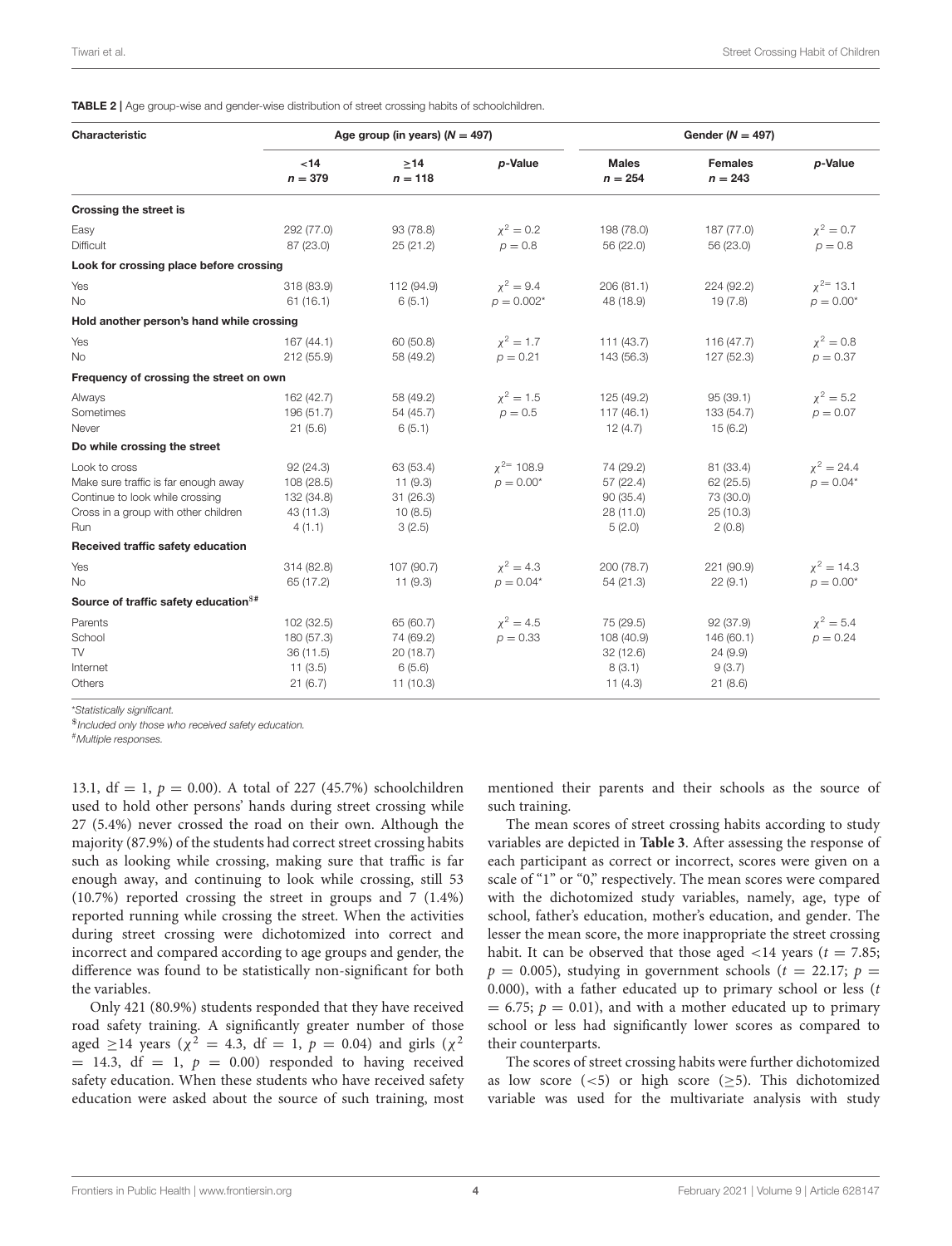<span id="page-4-0"></span>

| Study variable            | N   | Mean score $\pm$ SD | $t$ ; $p$ -Value |
|---------------------------|-----|---------------------|------------------|
| Age (in years)            |     |                     |                  |
| 14                        | 379 | $6.32 + 1.34$       | 7.85; 0.005*     |
| >14                       | 118 | $6.70 \pm 1.06$     |                  |
| Gender                    |     |                     |                  |
| Male                      | 254 | $6.35 \pm 1.31$     | 1.44; 0.23       |
| Female                    | 243 | $6.49 + 1.27$       |                  |
| <b>Mother's education</b> |     |                     |                  |
| Primary and below         | 231 | $6.19 \pm 1.38$     | 12.79; 0.000*    |
| Middle and above          | 266 | $6.61 \pm 1.17$     |                  |
| <b>Father's education</b> |     |                     |                  |
| Primary and below         | 114 | $6.14 + 1.49$       | $6.75:0.01*$     |
| Middle and above          | 383 | $6.50 \pm 1.22$     |                  |
| School type               |     |                     |                  |
| Government                | 104 | $5.89 \pm 1.47$     | 22.17; 0.000*    |
| Private                   | 389 | $6.55 \pm 1.21$     |                  |

\**Statistically significant.*

variables (**[Table 4](#page-5-7)**). It was observed that those aged <14 years had 2 times higher odds of getting lower scores (OR  $=$ 2.0; 95%  $CI = 1.14-3.52$ ). Similarly, children whose mother had a lower level of education had a 1.8 times higher chance of getting a low score (OR = 1.8; 95% CI = 1.12– 2.90), indicating poor knowledge about the correct street crossing practices.

### **DISCUSSION**

The present study was carried out to assess the street crossing habit and road use pattern of schoolchildren. Both aspects are important as pedestrians accounted for 13% of those killed in accidents in 2017 in India, clearly emphasizing the role of safe road use patterns [\(10\)](#page-6-2). The majority of the students in the study were walking to school and were not accompanied by any elders. Only 6.8% of children were going by bicycle, and the number of girls using a bicycle was lower than the boys. This may be because in Indian society boys are given more freedom and are less restrained by the parents to move around as compared with girls [\(11](#page-6-3)[–13\)](#page-6-4). Also, using a bicycle in young boys may result in a higher risk of road traffic injuries as a result of collision with another vehicle and due to skidding/falling from the bicycle [\(14\)](#page-6-5).

When asked about street crossing habits, approximately 1 in 4 students found crossing the street difficult due to heavy vehicle rush. In total 83.9% responded that they looked for a place to cross such as zebra crossings or crosswalks, suggesting that nearly one-sixth did not look for any such crossing spot and thus had bad habits of crossing the road from any spot on the road. Similarly, 1 in 6 students were crossing the street in groups or by running which are considered to be bad road etiquette. Earlier studies also reported that the majority of pedestrians were not using crosswalks for crossing the streets [\(7,](#page-5-6) [15\)](#page-6-6). However, another study shows that a zebra crossing was chosen as the most favorable type of crossing facility by the majority of pedestrians [\(16\)](#page-6-7).

Despite that road etiquette and safety education are important for controlling RTAs especially involving pedestrians, it was important to note that 80.9% received some form of traffic safety education and nearly one-fifth did not receive any traffic safety education. The major sources for such education were parents and school. While parents might have taught road etiquette practically while accompanying the child on the street, the knowledge gained through schoolbooks might be theoretical instead of practical. It has been widely accepted that better road safety knowledge and the avoidance of walking- or cyclingrelated risk behaviors are protective factors for road traffic injuries especially involving children [\(17\)](#page-6-8). Also, many injuries to children cannot be prevented without some degree of active behavior on the part of parents. Thus, more injury prevention programs are needed to improve road safety knowledge and reduce risk behaviors.

Further, an inadequate street crossing habit was found to be associated with younger age and a lower level of mother's education. Maternal grade attainment and literacy are associated with a wide range of preventive and treatment-oriented health behavior and the effective use of health services [\(18\)](#page-6-9). Similarly, lower-level mother's education can result in the poor street crossing attitudes of schoolchildren. In addition, it is not uncommon for children to play on roads in India as not many neighborhoods have playgrounds. Also, these residential areas often do not have speed or traffic volume restrictions, thereby increasing the risk of road traffic injuries for children. They are often unsupervised while playing or running errands, and parental supervision can reduce the RTI risk in children [\(14\)](#page-6-5). The role of age can be explained by the fact that due to inexperience and immaturity, younger children are unable to take decisions on street crossing.

This study had several limitations. The RTAs are due to multiple factors, of which road safety education is one important factor. Information about other factors would have given a comprehensive perspective. However, due to a feasibility issue it could not be done. Secondly, most of the information about safety education was self-reported and thus is associated with inherent bias such as confirmation bias. Thirdly, after categorization of the variables, the effective sample size for some of the categories was small and thus the generalization of results should be done with precaution.

Thus, the study suggests that knowledge regarding safe road use and street crossing was lacking among study participants albeit only in a small proportion. Safety aspects can be partly strengthened by imparting practical knowledge about road use patterns, street crossing habits, and road safety procedures. In India, several cities such as Nagpur, Chandigarh, and Hyderabad have children's traffic parks in which children learning the rules of the road while driving toy vehicles can be an effective source to impart additional practical awareness along with the theoretical knowledge gained through textbooks and parents as reported in the present study. The park has roads with traffic lights, pictorial representations of safety slogans, signals,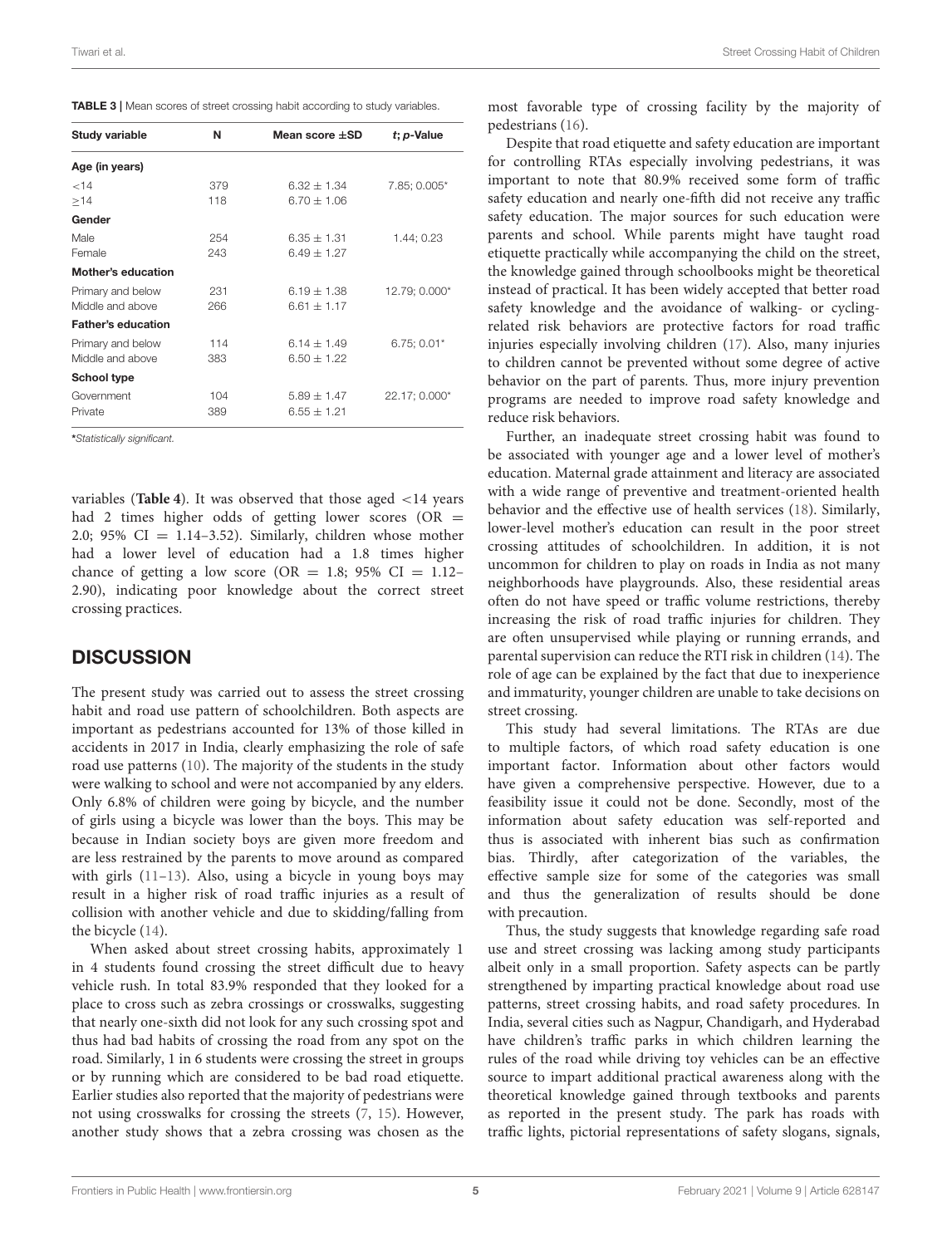<span id="page-5-7"></span>TABLE 4 | Multivariate analysis between street crossing scores and study variables.

| Study variable                        | Crude OR (95% CI)                 | p-Value | Adjusted OR (95%<br>CI)           | p-Value  |
|---------------------------------------|-----------------------------------|---------|-----------------------------------|----------|
| Age (in years)                        |                                   |         |                                   |          |
| $\geq$ 14<br>< 14                     | Reference<br>1.88 (1.09-3.23)     | 0.02    | Reference<br>$2.00(1.14 - 3.52)$  | $0.016*$ |
| Gender                                |                                   |         |                                   |          |
| Male<br>Female                        | Reference 1.13<br>$(0.75 - 1.71)$ | 0.57    | Reference<br>$1.03(0.67 - 1.64)$  | 0.88     |
| <b>Mother's education</b>             |                                   |         |                                   |          |
| Middle and above Primary<br>and below | Reference<br>1.66 (1.09-2.52)     | 0.017   | Reference<br>$1.8(1.12 - 2.90)$   | $0.016*$ |
| <b>Father's education</b>             |                                   |         |                                   |          |
| Middle and above Primary<br>and below | Reference<br>1.28 (0.79-2.06)     | 0.31    | Reference<br>$0.85(0.49 - 1.48)$  | 0.56     |
| <b>School type</b>                    |                                   |         |                                   |          |
| Private<br>Government                 | Reference 0.63<br>$(0.39 - 1.02)$ | 0.059   | Reference 0.73<br>$(0.43 - 1.22)$ | 0.23     |

\**Statistically significant.*

rules, and dummy traffic police to teach children safe traffic behavior which can inculcate good traffic habits from a very early age. Also, while advocating active commuting to school which may increase children's daily physical activity and help them maintain a healthy weight, a multipronged strategy including communities that support independent mobility by providing child-friendly social and built environments, safety from traffic, and policies that promote local schools and safe vehicle-free zones around school should be adopted [\(19–](#page-6-10)[21\)](#page-6-11). Although literature on safe vehicle-free zones around school is missing, several media reports suggest that in Glasgow, UK, a pilot project has been initiated in August 2019. The effectiveness and possibilities of such a solution need to be cautiously examined. Similarly, a School Safety Zone project has been initiated in one of the schools of Bengaluru, Southern India, where traffic and the speed of vehicles in the school environment are regulated using signage systems by the schoolchildren. In another literature review on the street, closure schemes have shown that there is an improvement in perception of road safety by such schemes [\(22\)](#page-6-12).

### **REFERENCES**

- <span id="page-5-0"></span>1. Menon GR, Singh L, Sharma P, Yadav P, Sharma S, Kalaskar S, et al. National Burden Estimates of healthy life lost in India, 2017: an analysis using direct mortality data and indirect disability data. Lancet Glob Health. (2019) 7:e1675–84. doi: [10.1016/S2214-109X\(19\)30451-6](https://doi.org/10.1016/S2214-109X(19)30451-6)
- <span id="page-5-1"></span>2. India State-Level Disease Burden Initiative Road Injury Collaborators. Mortality due to road injuries in the states of India: the Global Burden of Disease Study 1990–2017. Lancet Public Health. (2020) 5:e86– 98. doi: [10.1016/S2468-2667\(19\)30246-4](https://doi.org/10.1016/S2468-2667(19)30246-4)
- <span id="page-5-2"></span>3. Hasselberg M, Kirsebom M, Bäckström J, Berg HY, Rissanen R. I did NOT feel like this at all before the accident: do men and women report different health and life consequences of a road traffic injury? Inj Prev. (2019) 25:307– 12. doi: [10.1136/injuryprev-2017-042673](https://doi.org/10.1136/injuryprev-2017-042673)

## DATA AVAILABILITY STATEMENT

The raw data supporting the conclusions of this article will be made available by the authors, without undue reservation.

## ETHICS STATEMENT

The studies involving human participants were reviewed and approved by IEC of ICMR-National Institute of Occupational Health Ahmedabad. Written informed consent to participate in this study was provided by the participants' legal guardian/next of kin.

## AUTHOR CONTRIBUTIONS

RT: data analysis, manuscript preparation, and review. SP: data collection, data entry, and manuscript review. AS: data collection, data entry, and manuscript review. PT: data collection, data entry, and manuscript review. All authors contributed to the article and approved the submitted version.

- <span id="page-5-3"></span>4. Bryant B, Mayou R, Wiggs L, Ehlers A, Stores G. Psychological consequences of road traffic accidents for children and their mothers. Psychol Med. (2004) 34:335–46. doi: [10.1017/S0033291703001053](https://doi.org/10.1017/S0033291703001053)
- <span id="page-5-4"></span>5. Duko B, Tadesse F, Oltaye Z. Patterns of road traffic injury and potential consequences among patients visiting Hawassa University Comprehensive Specialized Hospital, Hawassa, Ethiopia. BMC Res Notes. (2019) 12:186. doi: [10.1186/s13104-019-4192-5](https://doi.org/10.1186/s13104-019-4192-5)
- <span id="page-5-5"></span>6. Tetali S, Edwards P, Roberts GV. How do children travel to school in urban India? A cross-sectional study of 5,842 children in Hyderabad. BMC Public Health[. \(2016\) 16:1099. doi: 10.1186/s12889-016-](https://doi.org/10.1186/s12889-016-3750-1) 3750-1
- <span id="page-5-6"></span>7. Poó FM, Ledesma RD, Trujillo R. Pedestrian crossing behavior, an observational study in the city of Ushuaia, Argentina. Traffic Inj Prev. (2018) 19:305–10. doi: [10.1080/15389588.2017.1391380](https://doi.org/10.1080/15389588.2017.1391380)